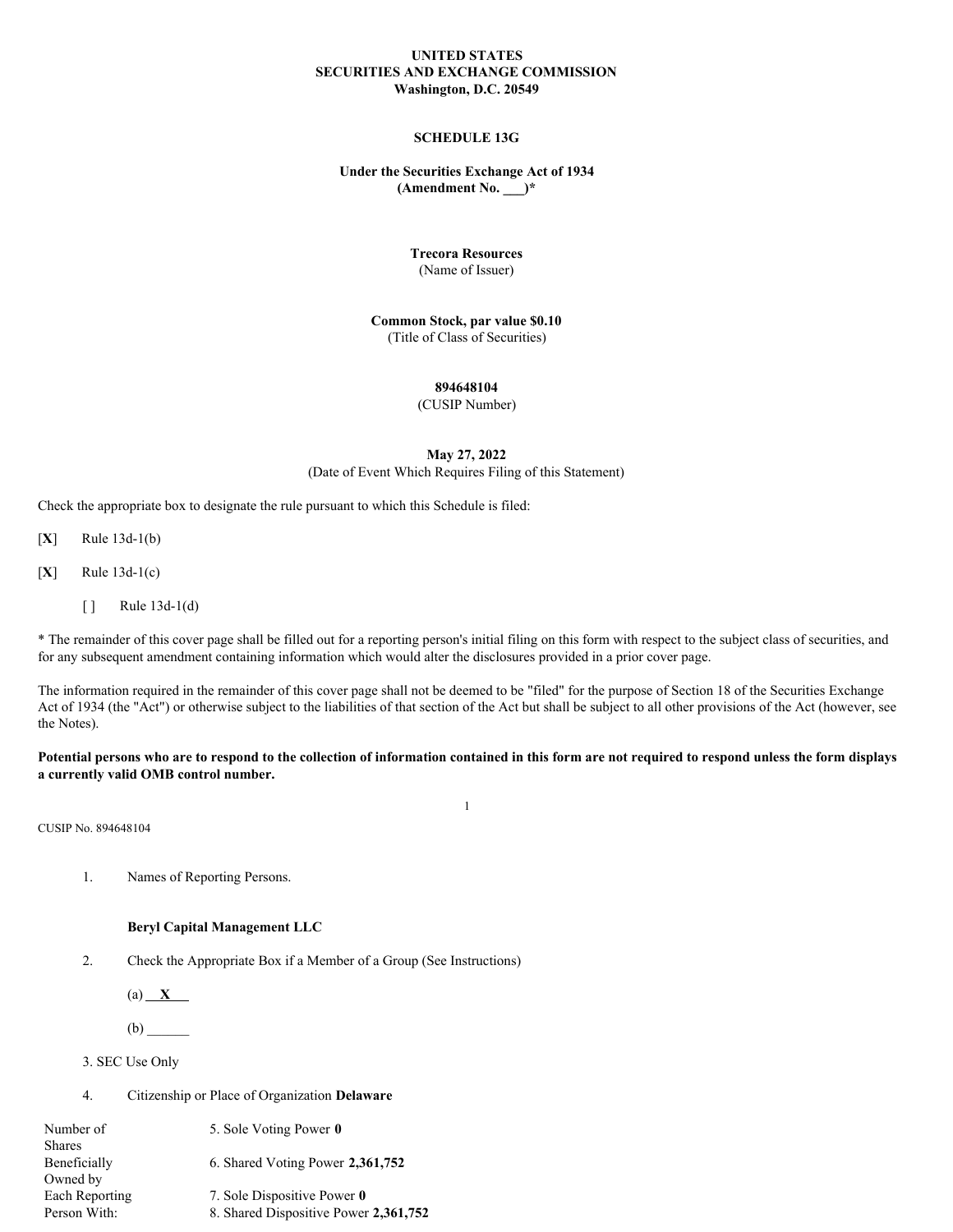- 9. Aggregate Amount Beneficially Owned by Each Reporting Person **2,361,752**
- 10. Check if the Aggregate Amount in Row (9) Excludes Certain Shares (See Instructions) **\_\_\_\_\_\_**
- 11. Percent of Class Represented by Amount in Row (9) **9.99%**
- 12. Type of Reporting Person (See Instructions) **IA, OO**

CUSIP No. 894648104

2

3

1. Names of Reporting Persons.

# **Beryl Capital Management LP**

2. Check the Appropriate Box if a Member of a Group (See Instructions)

(a) **X**

(b) \_\_\_\_\_\_

3. SEC Use Only

4. Citizenship or Place of Organization **Delaware**

| Number of      | 5. Sole Voting Power 0                |
|----------------|---------------------------------------|
| <b>Shares</b>  |                                       |
| Beneficially   | 6. Shared Voting Power 2,361,752      |
| Owned by       |                                       |
| Each Reporting | 7. Sole Dispositive Power 0           |
| Person With:   | 8. Shared Dispositive Power 2,361,752 |

- 9. Aggregate Amount Beneficially Owned by Each Reporting Person **2,361,752**
- 10. Check if the Aggregate Amount in Row (9) Excludes Certain Shares (See Instructions) **\_\_\_\_\_\_**
- 11. Percent of Class Represented by Amount in Row (9) **9.99%**
- 12. Type of Reporting Person (See Instructions) **IA, PN**

#### CUSIP No. 894648104

1. Names of Reporting Persons.

## **Beryl Capital Partners II LP**

2. Check the Appropriate Box if a Member of a Group (See Instructions)

 $(a)$ <sub> $\qquad$ </sub>

 $(b)$ 

- 3. SEC Use Only
- 4. Citizenship or Place of Organization **Delaware**

| Number of      | 5. Sole Voting Power 0                |
|----------------|---------------------------------------|
| Shares         |                                       |
| Beneficially   | 6. Shared Voting Power 2,081,671      |
| Owned by       |                                       |
| Each Reporting | 7. Sole Dispositive Power 0           |
| Person With:   | 8. Shared Dispositive Power 2,081,671 |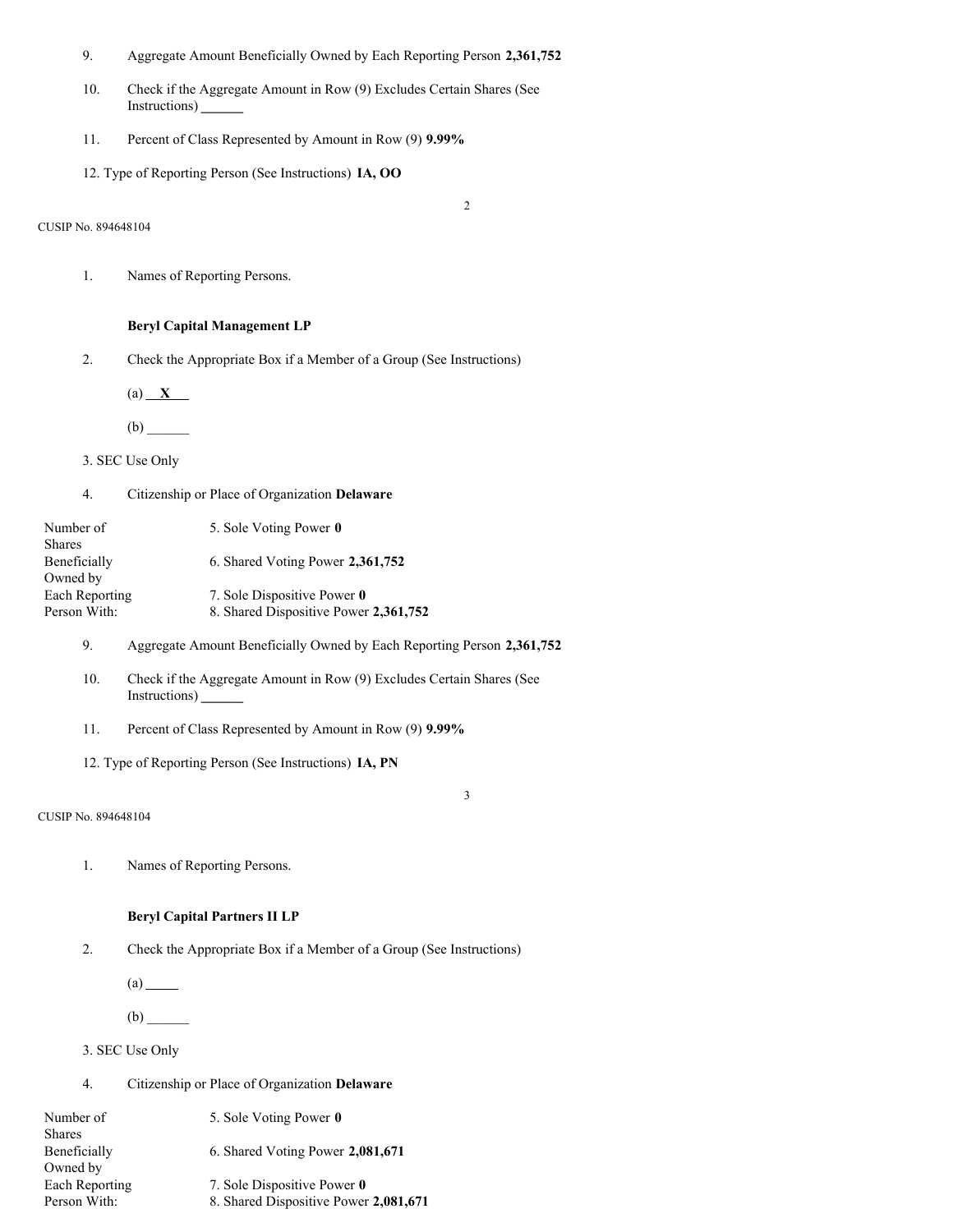- 9. Aggregate Amount Beneficially Owned by Each Reporting Person **2,081,671**
- 10. Check if the Aggregate Amount in Row (9) Excludes Certain Shares (See Instructions) **\_\_\_\_\_\_**

4

- 11. Percent of Class Represented by Amount in Row (9) 8.8**%**
- 12. Type of Reporting Person (See Instructions) **PN**

#### CUSIP No. 894648104

1. Names of Reporting Persons.

# **David A. Witkin**

2. Check the Appropriate Box if a Member of a Group (See Instructions)

 $(a)$   $X$ 

 $(b)$ 

3. SEC Use Only

4. Citizenship or Place of Organization **U.S.A.**

| Number of<br>Shares            | 5. Sole Voting Power 0                                               |
|--------------------------------|----------------------------------------------------------------------|
| Beneficially<br>Owned by       | 6. Shared Voting Power 2,361,752                                     |
| Each Reporting<br>Person With: | 7. Sole Dispositive Power 0<br>8. Shared Dispositive Power 2,361,752 |

- 9. Aggregate Amount Beneficially Owned by Each Reporting Person **2,361,752**
- 10. Check if the Aggregate Amount in Row (9) Excludes Certain Shares (See Instructions) **\_\_\_\_\_\_**
- 11. Percent of Class Represented by Amount in Row (9) **9.99%**
- 12. Type of Reporting Person (See Instructions) **IN, HC**

CUSIP No. 894648104 **Item 1.**

(a) Name of Issuer

**Trecora Resources**

(b) Address of Issuer's Principal Executive Offices

**1650 Hwy 6 South, Suite 190, Sugar Land, TX 77478**

#### **Item 2.**

(a) The names of the persons filing this statement are:

Beryl Capital Management LLC ("Beryl"), Beryl Capital Management LP ("Beryl GP"), Beryl Capital Partners II LP (the "Partnership") and David A. Witkin (collectively, the "Filers"). Each Filer disclaims beneficial ownership of the Stock except to the extent of that person's pecuniary interest therein. In addition, the filing of this Schedule 13G on behalf of the Partnership should not be construed as an admission that it is, and it disclaims that it is, a beneficial owner, as defined in Rule 13d-3 under the **Act, of any of the Stock covered by this Schedule 13G.**

5

(b) The principal business office of the Filers is located at:

**1611 S. Catalina Ave., Suite 309, Redondo Beach, CA 90277**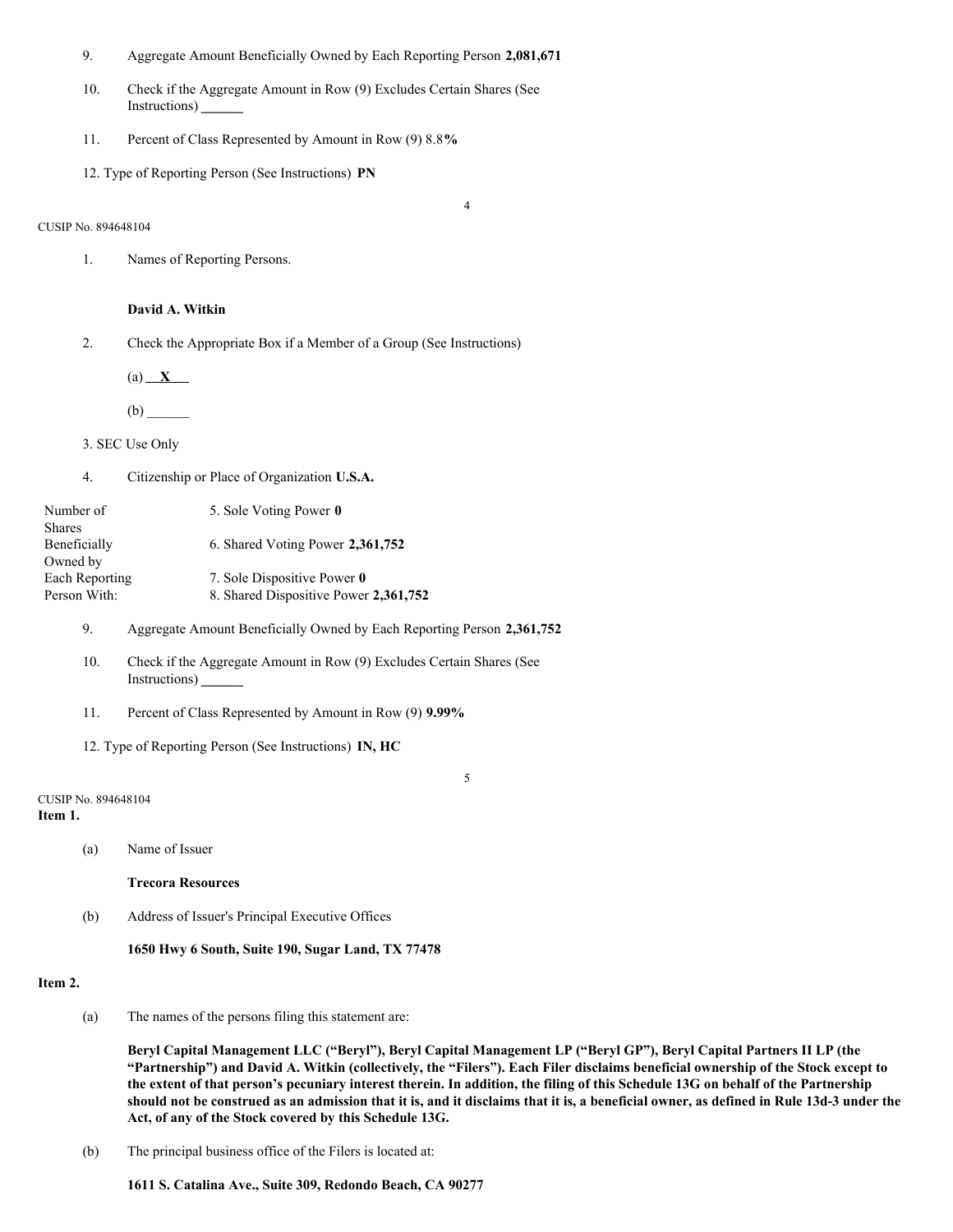- (c) For citizenship of Filers, see Item 4 of the cover sheet for each Filer.
- (d) This statement relates to the Issuer's **Common Stock, par value \$0.10** (the "Stock").
- (e) The CUSIP number of the Issuer is: **894648104**

#### CUSIP No. 894648104

| Item 3. | If this statement is filed pursuant to rule $240.13d-1(b)$ or $240.13d-2(b)$ or (c), check whether the person filing is a:                                              |
|---------|-------------------------------------------------------------------------------------------------------------------------------------------------------------------------|
| (a)     | [] Broker or dealer registered under section 15 of the Act (15 U.S.C. 780).                                                                                             |
| (b)     | [ $\vert$ Bank as defined in section 3(a)(6) of the Act (15 U.S.C. 78c).                                                                                                |
| (c)     | [ ] Insurance company as defined in section $3(a)(19)$ of the Act (15 U.S.C. 78c).                                                                                      |
| (d)     | [] Investment company registered under section 8 of the Investment Company Act of 1940 (15 U.S.C. 80a-8).                                                               |
| (e)     | [X] An investment adviser in accordance with section 240.13d-1(b)(1)(ii)(E), as to Beryl and Beryl GP.                                                                  |
| (f)     | $\lceil$ An employee benefit plan or endowment fund in accordance with section 240.13d-1(b)(1)(ii)(F).                                                                  |
| (g)     | [X] A parent holding company or control person in accordance with $240.13d-1(b)(1)(ii)(G)$ , as to Mr. Witkin.                                                          |
| (h)     | [ ] A savings association as defined in section 3(b) of the Federal Deposit Insurance Act (12 U.S.C. 1813).                                                             |
| (i)     | $\lceil$ A church plan that is excluded from the definition of an investment company under section 3(c)(14) of the Investment<br>Company Act of 1940 (15 U.S.C. 80a-3). |
| (j)     | [] A non-U.S. institution in accordance with $\S 240.13d-1(b)(ii)(J)$ .                                                                                                 |
| (k)     | [ ] Group, in accordance with Rule $13d-1(b)(1)(ii)(K)$ .                                                                                                               |
|         | If filing as a non-U.S. institution in accordance with $\S 240.13d-1(b)(1)(ii)(J)$ , please specify the type of institution                                             |

6

## **Item 4. Ownership.**

See Items 5-9 and 11 of the cover page for each Filer.

The percentages reported in this Schedule 13G are based on 23,651,141 shares of Common Stock outstanding as of May 4, 2022, as reported in the Form 10-Q filed by the Issuer on May 5, 2022.

#### **Item 5. Ownership of Five Percent or Less of a Class**

If this statement is being filed to report the fact that as of the date hereof the reporting person has ceased to be the beneficial owner of more than five percent of the class of securities, check the following [ ].

## **Item 6. Ownership of More than Five Percent on Behalf of Another Person.**

 $\mathcal{L}_\text{max} = \mathcal{L}_\text{max} = \mathcal{L}_\text{max} = \mathcal{L}_\text{max} = \mathcal{L}_\text{max} = \mathcal{L}_\text{max} = \mathcal{L}_\text{max} = \mathcal{L}_\text{max} = \mathcal{L}_\text{max} = \mathcal{L}_\text{max} = \mathcal{L}_\text{max} = \mathcal{L}_\text{max} = \mathcal{L}_\text{max} = \mathcal{L}_\text{max} = \mathcal{L}_\text{max} = \mathcal{L}_\text{max} = \mathcal{L}_\text{max} = \mathcal{L}_\text{max} = \mathcal{$ 

Beryl is the investment adviser to the Partnership and other private investment funds (collectively, the "Funds") and other accounts. Beryl is the general partner of Beryl GP, which is also the general partner of one or more of the Funds. Mr. Witkin is the control person of Beryl and Beryl GP. The Funds hold the Stock for the benefit of their investors, and the Funds and Beryl's other clients have the right to receive or the power to direct the receipt of dividends from, or the proceeds from the sale of, the Stock. Other than the Partnership, no individual client's holdings of the Stock are more than five percent of the outstanding Stock.

# Item 7. Identification and Classification of the Subsidiary Which Acquired the Security Being Reported on By the Parent Holding **Company.**

Not applicable.

## **Item 8. Identification and Classification of Members of the Group.**

Beryl is the investment adviser to the Funds and other accounts. Beryl is the general partner of Beryl GP, which is the general partner of one or more of the Funds. Mr. Witkin is the control person of Beryl.

#### **Item 9. Notice of Dissolution of Group**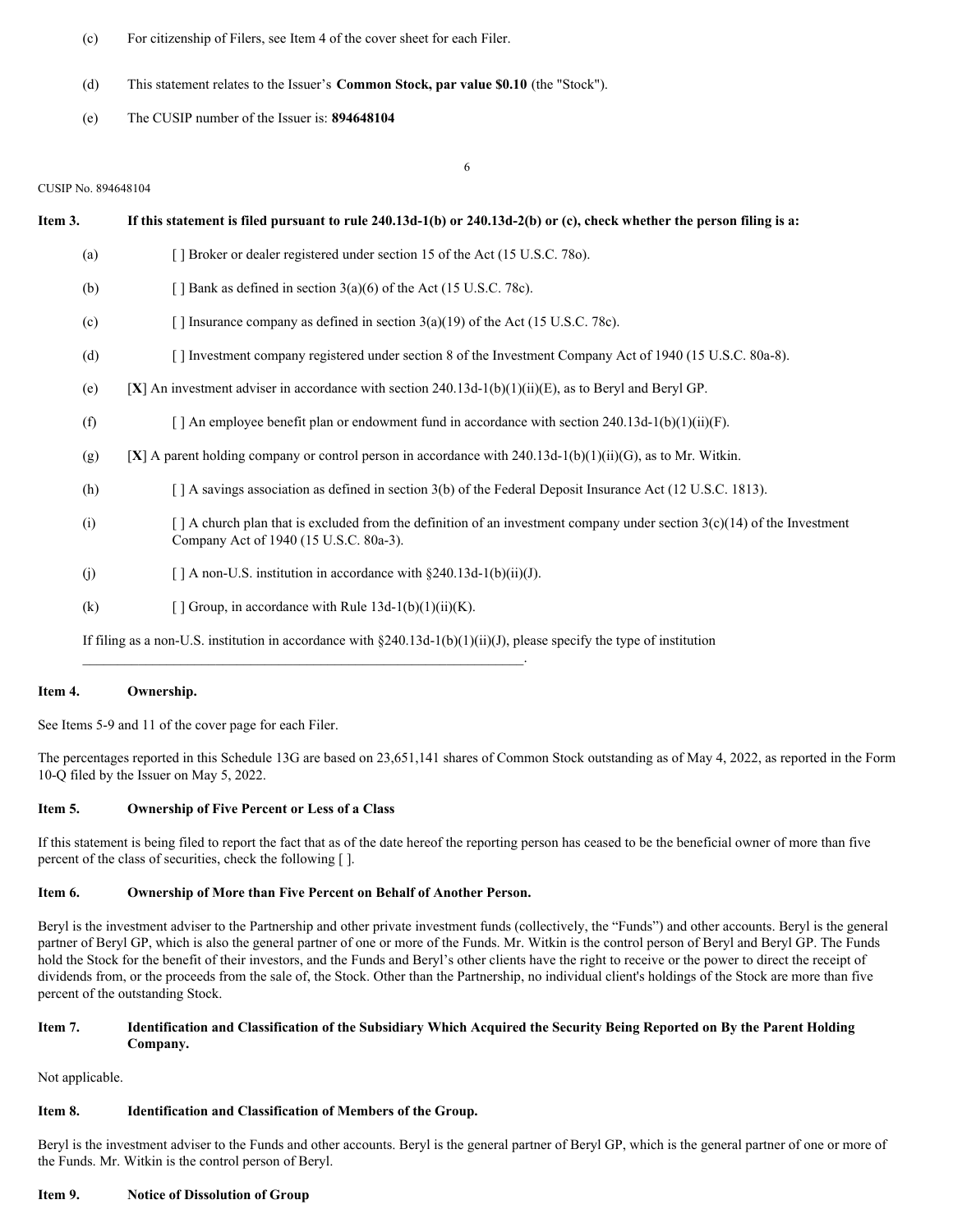Not applicable.

## **Item 10. Material to Be Filed as Exhibits**

Exhibit A Joint Filing Agreement.

#### **Item 11. Certification of Beryl, Beryl GP and Mr. Witkin.**

By signing below I certify that, to the best of my knowledge and belief, the securities referred to above were acquired and are held in the ordinary course of business and were not acquired and are not held for the purpose of or with the effect of changing or influencing the control of the issuer of the securities and were not acquired and are not held in connection with or as a participant in any transaction having that purpose or effect.

#### **Certification of the Partnership.**

By signing below I certify that, to the best of my knowledge and belief, the securities referred to above were not acquired and are not held for the purpose of or with the effect of changing or influencing the control of the issuer of the securities and were not acquired and are not held in connection with or as a participant in any transaction having that purpose or effect.

CUSIP No. 894648104

## SIGNATURE

After reasonable inquiry and to the best of my knowledge and belief, I certify that the information set forth in this statement is true, complete and correct.

Dated: June 6, 2022

#### **BERYL CAPITAL MANAGEMENT LLC BERYL CAPITAL MANAGEMENT LP**

By: Beryl Capital Management LLC General Partner

By: */s/ Andrew Nelson* Andrew Nelson By: */s/ Andrew Nelson*

Chief Operating Officer and CFO Andrew Nelson Andrew Nelson

# **BERYL CAPITAL PARTNERS II LP**

By: Beryl Capital Management LP */s/ David A. Witkin* General Partner **David A. Witkin**

By: Beryl Capital Management LLC General Partner

> By: */s/ Andrew Nelson* Andrew Nelson Chief Operating Officer

CUSIP No. 894648104

8

EXHIBIT A

## AGREEMENT REGARDING JOINT FILING OF STATEMENT ON SCHEDULE 13D OR 13G

The undersigned agree to file jointly with the Securities and Exchange Commission (the "SEC") any and all statements on Schedule 13D or Schedule 13G and Forms 3, 4 or 5 (and any amendments or supplements thereto) required under section 13(d) or 16(a) of the Securities Exchange Act of 1934, as amended, in connection with purchases by the undersigned of the securities of any issuer. For that purpose, the undersigned hereby constitute and appoint Beryl Capital Management, LLC, a Delaware limited liability company, as their true and lawful agent and attorney-in-fact, with full power and authority for and on behalf of the undersigned to prepare or cause to be prepared, sign, file with the SEC and furnish to any other person all certificates, instruments, agreements and documents necessary to comply with section 13(d) and section 16(a) of the Securities Exchange Act of 1934, as amended, in connection with said purchases, and to do and perform every act necessary and proper to be done incident to the exercise of the foregoing power, as fully as the undersigned might or could do if personally present.

Dated: June 6, 2022

**BERYL CAPITAL MANAGEMENT LLC BERYL CAPITAL MANAGEMENT LP**

By: Beryl Capital Management LLC

Chief Operating Officer and CFO

7